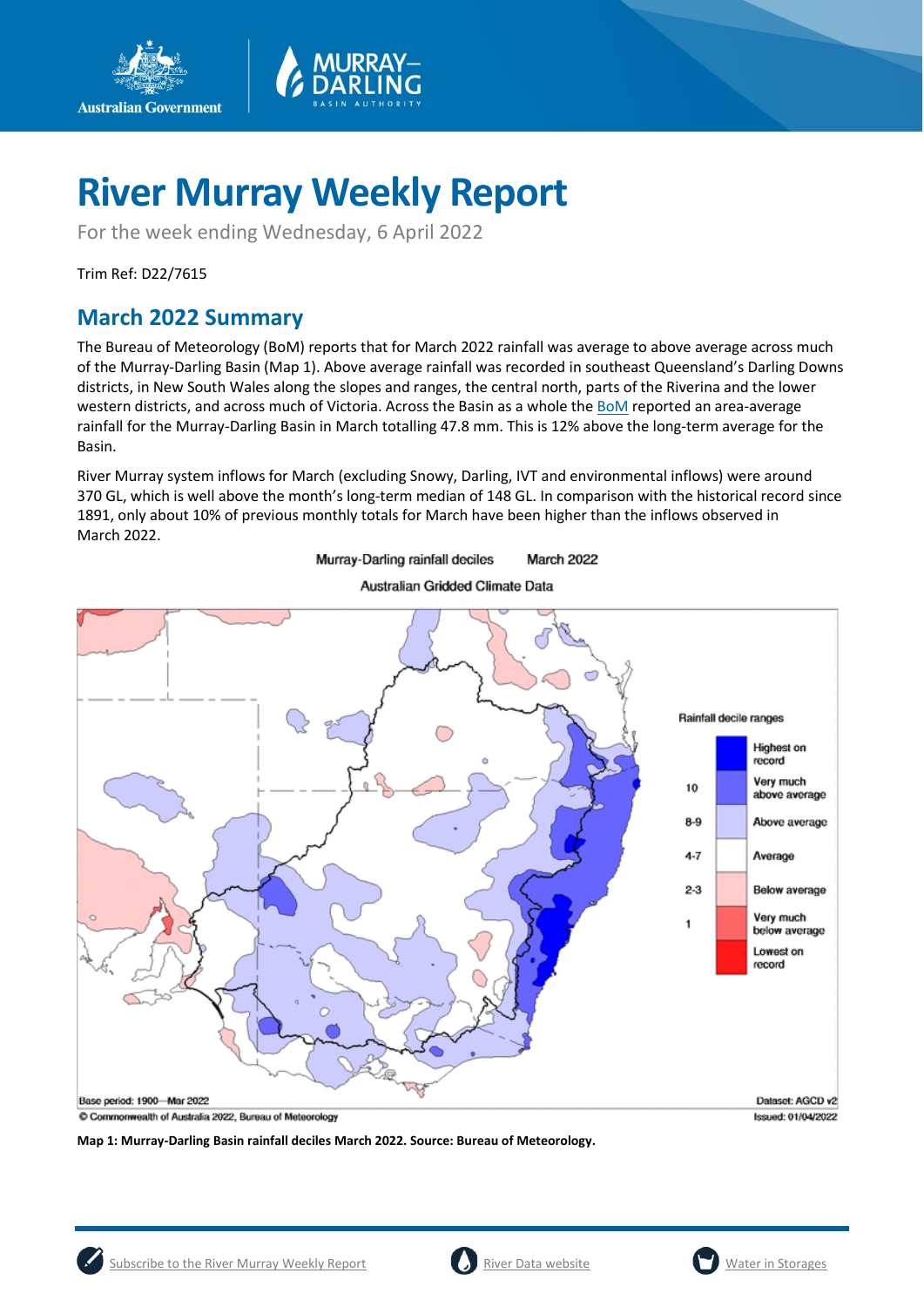Mean minimum temperatures for March were warmer than average across most of the Basin. Mean maximum temperatures were generally around average, although temperatures along the New South Wales ranges were cooler than average (Maps 2 and 3).





## **Weekly Rainfall and inflows**

Rainfall in the Murray-Darling Basin this week was widespread across much of southern Queensland and northeast New South Wales. In the southern Basin heavier falls were recorded around the Snowy Mountains and Victorian Alps (Map 4). In Queensland, highest totals included 110 mm at Yangan and 81 mm at Pratten in the Darling Downs, 34 mm at Injune in the Maranoa catchment and 46 mm at Morven in the Warrego catchment. In New South Wales, Tenterfield on the northern tablelands recorded 84 mm, whilst Khancoban on the southwest slopes recorded 29 mm. Highest totals in Victoria included 61 mm at Falls Creek AWS and 33 mm at Mount Hotham AWS in the Victorian Alps.



Week Ending 6th April 2022 Murray-Darling Rainfall Totals (mm) Australian Bureau of Meteorology

**Map 4: Murray-Darling Basin rainfall for the week ending Wednesday 6 April 2022. Source: Bureau of Meteorology.**



**Issued: 06/04/2022** 

onwealth of Australia 2022, Bureau of Meteorology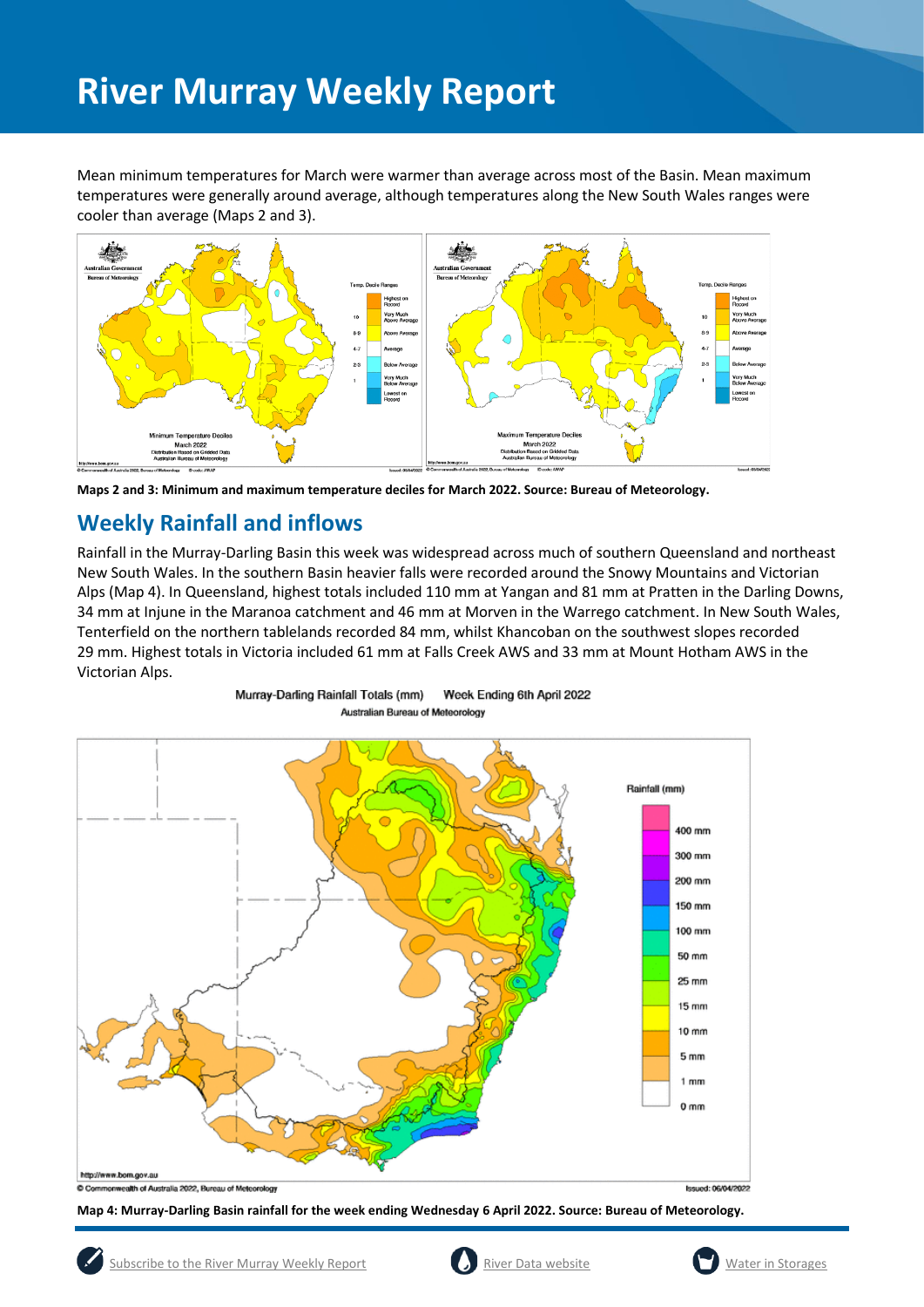In the upper Murray catchment, small streamflow rises were recorded in response to this weeks rainfall. Upstream of Dartmouth Dam on the Mitta Mitta River at Hinnomunjie Bridge, the flow increased from 500 ML/day to a peak of 1,850 ML/day. The upper Murray at Biggara increased from around 600 ML/day to a peak of 1,100 ML/day. Further streamflow responses are expected in the coming week with the Bo[M 8-day rainfall outlook](http://www.bom.gov.au/jsp/watl/rainfall/pme.jsp) suggesting widespread rainfall totals of between 25 to 50 millimetres across the upper Murray catchments.

Specific information about flows at key locations can be found at the MDBA's [River Murray data](https://riverdata.mdba.gov.au/system-view) webpage. Up-todate river data for sites in the Basin can also be found on:

- BoM's [website](http://www.bom.gov.au/cgi-bin/wrap_fwo.pl?IDV60151.html)
- WaterNSW's WaterInsights [website](https://waterinsights.waternsw.com.au/)
- Victoria's DELWP water monitoring [website](https://data.water.vic.gov.au/)
- South Australia's Water Data [website](https://water.data.sa.gov.au/Data/Map/Parameter/NoParameter/Location/Type/Interval/Latest)
- Queensland's [Water Monitoring Information Portal](https://water-monitoring.information.qld.gov.au/)

## **River operations**

- Irrigation demands remain relatively high as autumn watering continues
- Unregulated inflows from the Murrumbidgee River continue
- Releases from the Menindee Lakes to increase

## **Easter Flows**

With the busy Easter and school holiday period approaching, river users are reminded that river levels will vary depending on where you are located during this Easter and school holiday period. Continuing higher inflows to the River Murray from the Murrumbidgee and Darling rivers have reduced the water needed from Hume Dam to meet demands in the lower system, including flow to SA. Without further rainfall, inflows from the Murrumbidgee River are expected to fall away in mid-April, reducing flows in the Murray between the Murrumbidgee junction and the junction with Darling River. This will also coincide with Easter and school holiday period.

Despite fluctuating river levels, weir pools are expected to remain steady across Easter. Updated information about the expected flows around Easter will be provided next week. River users can monitor Murray levels and flow forecasts at key locations on the MDBA's [River Murray data](https://riverdata.mdba.gov.au/system-view) webpage to assist in planning any river activities.

## **Hume Dam operations update**

Over the last week, the volume of water in Hume Dam eased to 87% in response to reduced inflows and higher releases to meet irrigation demands for autumn watering.

With high water availability this year, Hume Dam storage is expected to continue to decrease over the remainder of the irrigation season as demands persist. However, with the upper Murray catchment relatively wet for this time of year and the storage not far from full, the potential for another spill remains. Looking further ahead, the MDBA is also considering the possible need to actively reduce the storage ahead of winter if conditions turn wet and provide additional inflow or suppress irrigation demands. Further updates on these plans will be provided to river communities in the coming months including via future weekly reports.

## **Unregulated flows**

Unregulated flows in the River Murray are continuing downstream of the junction with the Murrumbidgee River in response to higher inflows from the Murrumbidgee and Darling Rivers. Upstream of the Murrumbidgee junction, releases from Hume Dam are being managed to deliver system requirements, including meeting minimum flow requirements at Swan Hill.

River operators will continue to monitor rainfall forecasts, tributary inflows and system demands and provide updated advice on unregulated flows. Information on access to Murray supplementary water licences in NSW is available from [WaterNSW Water insights.](https://waterinsights.waternsw.com.au/11904-new-south-wales-murray-regulated-river/updates) General information on River Murray unregulated flows can be accessed on the MDB[A webpage.](https://www.mdba.gov.au/water-management/allocations-states-mdba/unregulated-flows-river-murray)





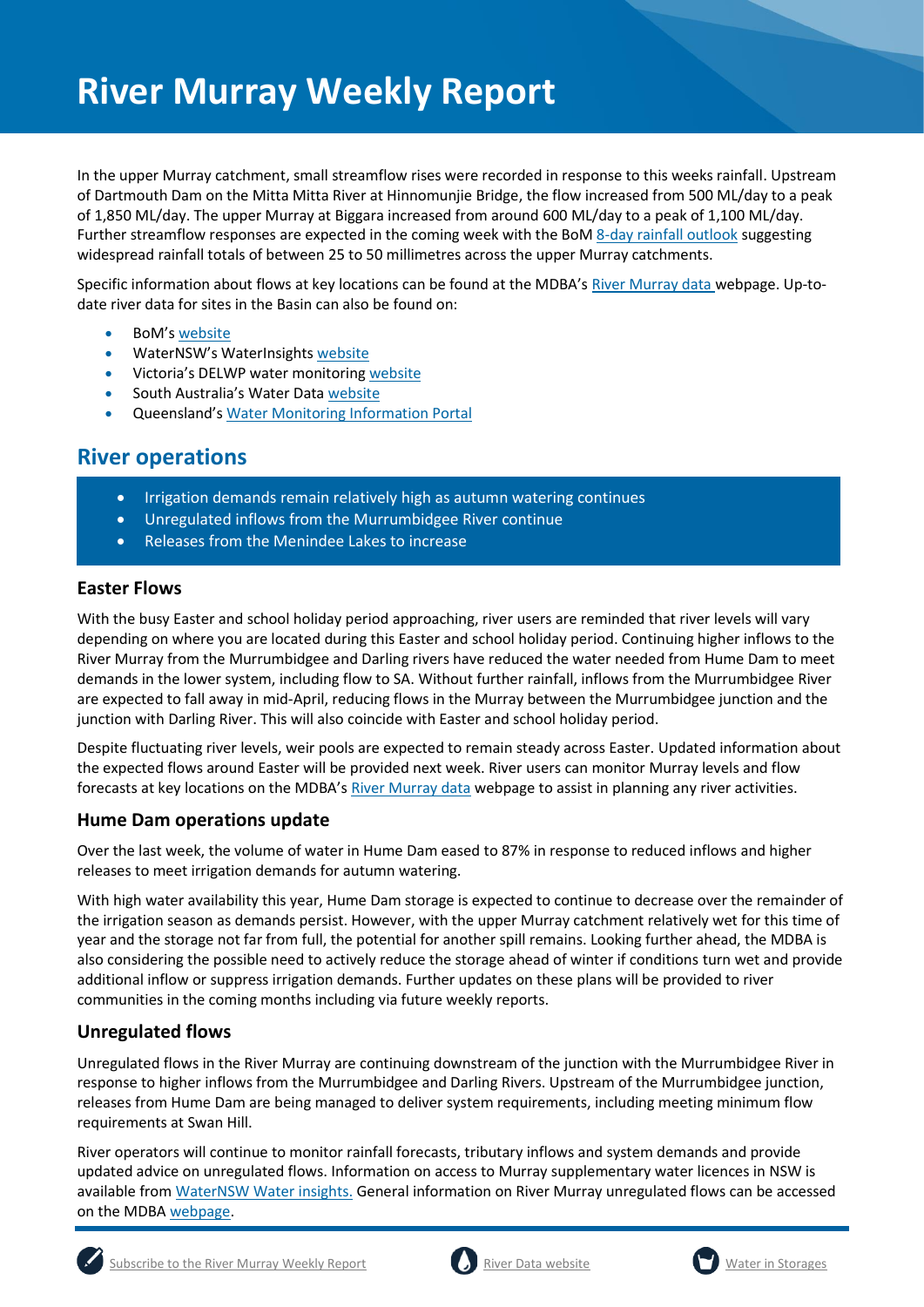## **Water demand**

The MDBA is actively monitoring shortfall risks. A shortfall occurs when water cannot be delivered to users when and where it is needed. A delivery shortfall occurs when actual water use is higher than it was forecast to be when river water was released from storages, weeks earlier, to meet the forecast needs for irrigation and environmental water. A system shortfall occurs when the combined capacity of the system is unable to supply all downstream requirements over the full season. More information about shortfalls can be found at [Water demand \(shortfalls\) |](https://www.mdba.gov.au/water-management/river-operations/water-demand-shortfalls)  [Murray-Darling Basin Authority \(mdba.gov.au\).](https://www.mdba.gov.au/water-management/river-operations/water-demand-shortfalls)

The risk of a **delivery shortfall** in the River Murray between Wakool Junction and the SA border over the coming week is negligible. The MDBA is continuing to monitor weather conditions and forecast demands and will continue to actively manage the risk of delivery shortfall across the high demand summer-autumn period as conditions evolve.

The risk of a **system shortfall** is currently negligible. With unregulated flows to South Australia continuing and the Menindee Lakes available as a shared resource, transfers from Hume to meet lower system demands are unlikely to be required until next water year.

The MDBA, Basin state governments and their agencies have different roles and responsibilities in managing delivery shortfalls. Read more information on [delivery shortfall risks for Victorian water licence holders.](https://www.waterregister.vic.gov.au/about/news/366-new-fact-sheets-on-shortfalls-in-the-murray-below-barmah-2)

## **Water quality impacts**

WaterNSW advises a **red alert** for **blue-green algae** remains current for Menindee Lakes at Lake Wetherell and at Pamamaroo inlet and downstream at Burtundy. **Amber alerts** are also current at a number of locations along the lower Darling, the River Murray and the Edward Wakool system. In the Murrumbidgee a **red alert** is current for Yanga Lake at Regatta Beach. Information about blue-green algae, including alert locations, is available through [Goulburn-Murray Water,](https://www.g-mwater.com.au/news/bga) [WaterNSW](https://www.waternsw.com.au/water-quality/algae) an[d Water quality | Murray-Darling Basin Authority \(mdba.gov.au\).](https://www.mdba.gov.au/water-management/mdbas-river-operations/water-quality)

## **River operations**

MDBA **active storage** decreased by 87 GL to 7,775 GL (90% capacity). The active storage volume is trending well above the long-term average for this time of year (Figure 1) and is around 3,900 GL more than for the same time last year. Active storage is currently the highest April volume recorded in the last 22 years. In 2012, active storage was 7,051 GL on 6 April, increasing to 7,384 GL by the end of April and peaking at 8,750 GL in mid-October.



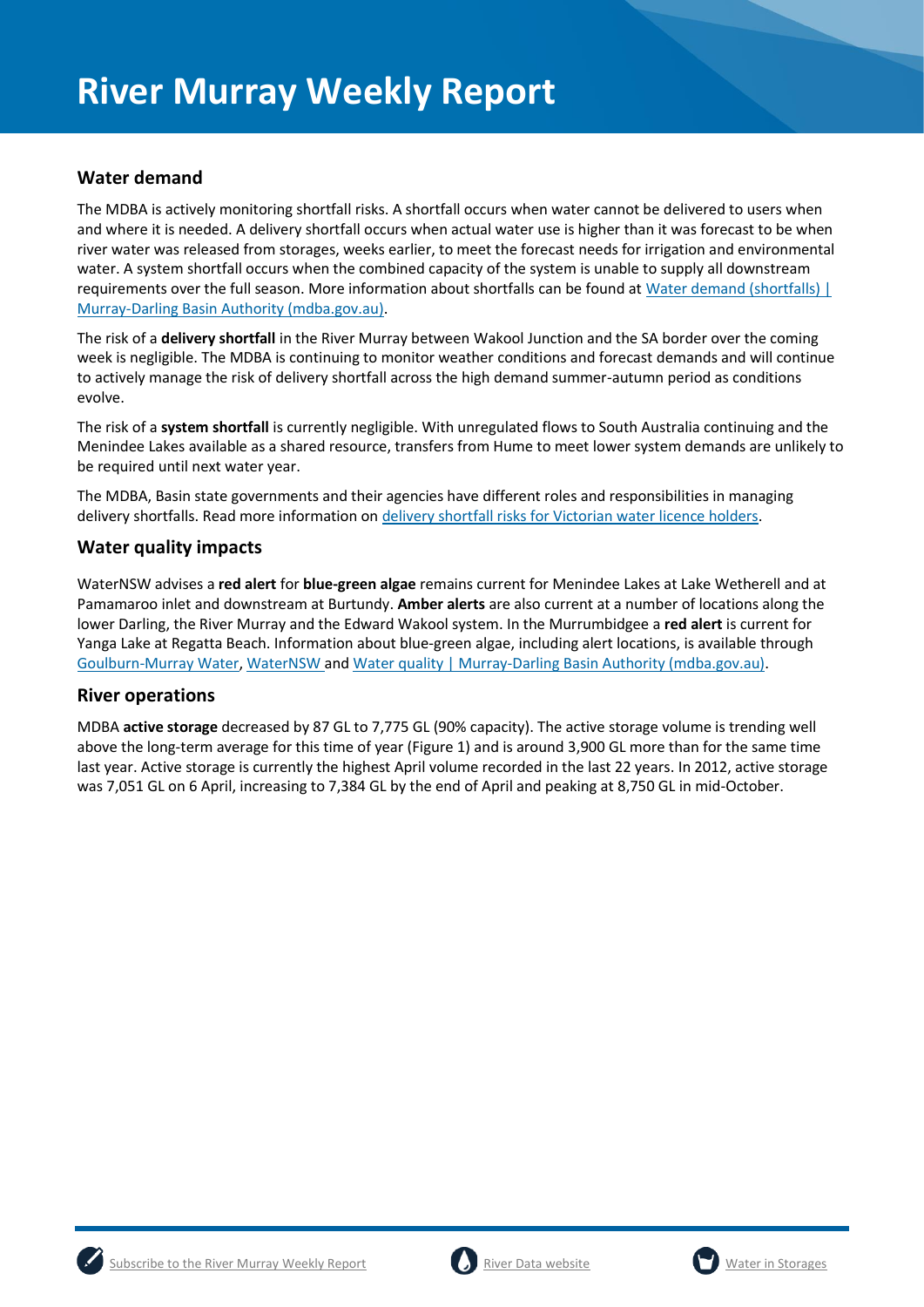

**Figure 1 – MDBA active storage: June 2000 to present**

At **Dartmouth Reservoir**, the [storage](https://riverdata.mdba.gov.au/dartmouth-dam) increased by 5 GL to 3,595 GL (93% capacity). The release, measured at Colemans gauge, is currently targeting 500 ML/day. A brief increase in release to around 1,700 ML/day is planned to commence on 11 April to benefit water quality and ecosystem function in the Mitta Mitta River downstream of Dartmouth Dam. For more information, see the Mitta Mitt[a flow advice](https://www.mdba.gov.au/mitta-mitta-flow-advice-6-apr-2022) on the MDBA website.

**Hume Reservoir** [storage](https://livedata.mdba.gov.au/hume-dam) decreased by 70 GL to 2,622 GL (87% capacity). The release averaged 14,100 ML/day, with a peak of 16,000 ML/day, in response to continuing higher demands. Over the coming week, the release will be managed in response to downstream irrigation demands and weather conditions.

Since the 2019-20 bushfires, Hume Dam operations have, at times, needed to consider altered water quality within the reservoir to help manage its effect on water quality downstream. This has required changes to the release outlet configuration to improve dissolved oxygen levels. Low dissolved oxygen levels can have detrimental impacts on aquatic animals (fish and crayfish). In recent weeks, operators have trialled a variety of configurations to optimise the approach.

During the past two weeks, release of surface water via the spillway gates was undertaken in response to water quality observations from monitoring downstream. This release of well oxygenated surface water has benefited downstream water quality with the downstream dissolved oxygen concentration returning to acceptable levels and the concentration of nuisance dissolved compounds (which had been affecting treatment of river water for town water supply) reducing.





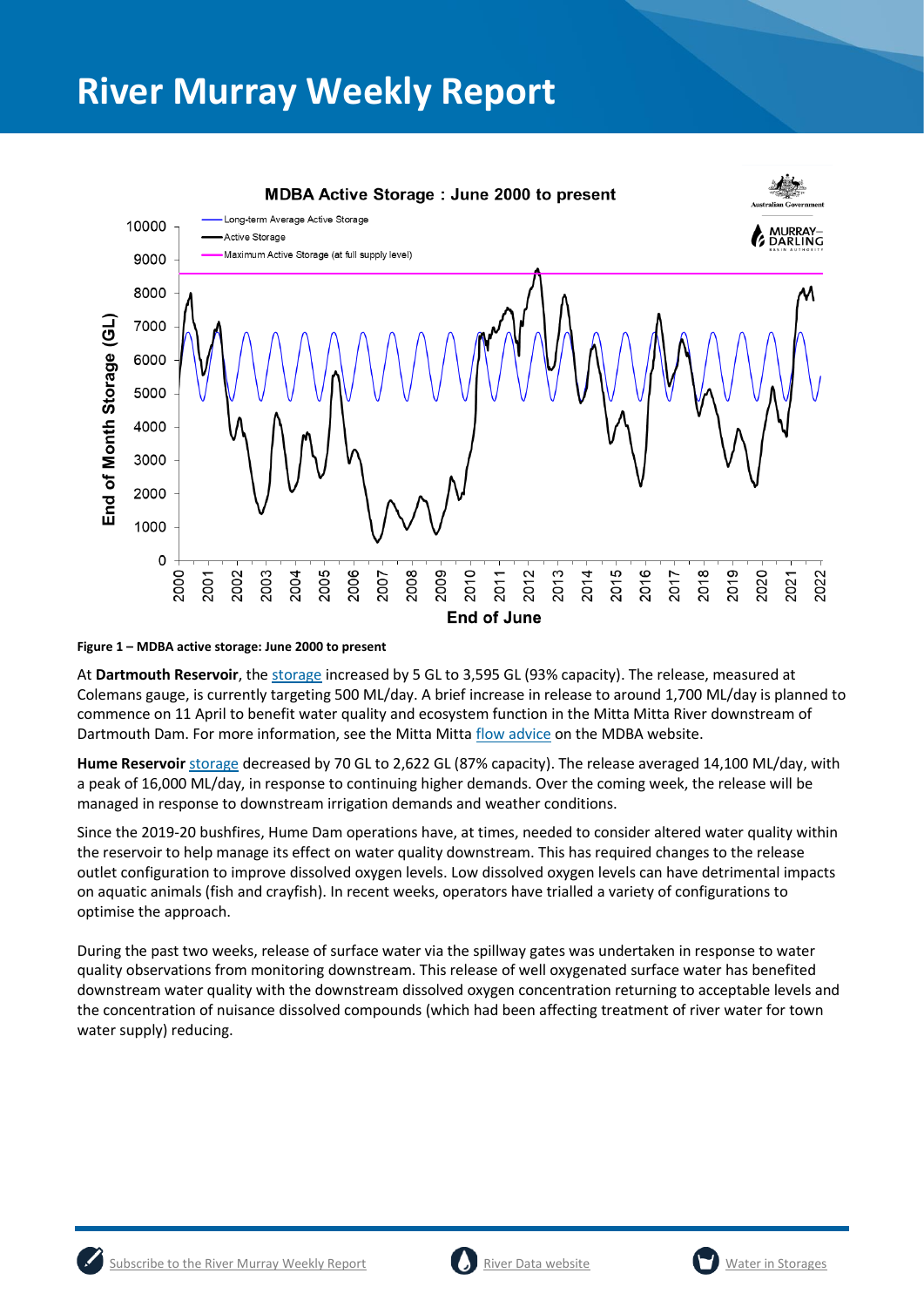Adjustments favouring releases for hydro-power generation will be considered over the coming week in response to recent monitoring by WaterNSW suggesting that dissolved oxygen levels within the storage have improved. This is because the water column in Hume storage has now mixed, or has 'de-stratified' (see Figure 2), in response to cooler minimum air temperatures and windy conditions over recent weeks. By way of background, during summer, a warmer layer of water develops within the storage sitting above a cooler bottom layer (see Figure 3), with relatively little mixing between the two layers. As a result, water at depth holds little or no oxygen, which in turn can affect water chemistry. Water released at depth via the power station or cone valve outlets whilst the storage is stratified can result in low dissolved oxygen levels in release water affecting the river for a short distance downstream of the dam until the water re-oxygenates. As the season moves into autumn, air temperatures begin to cool and stratification of the storage begins to break down.



**Figure 2 – Temperature and oxygen profiles recorded on 5 April at Hume Dam wall sample site. The data shows the storage has destratified with warmer, oxygenated water reaching below 30 metres toward the bottom of the storage. (Data courtesy of WaterNSW)**



**Figure 3 – Temperature and oxygen profiles recorded on 22 February at Hume Dam wall sample site. The data shows a warmer, oxygenated surface layer down to about 15 metres depth, sitting above a cooler, low oxygen bottom layer. (Data courtesy of WaterNSW)**

**Lake Mulwala** is currently at 124.83 m AHD and within the normal operating range (124.6 to 124.9 m AHD). Diversions to Mulwala Canal averaged 4,500 ML/day. At Yarrawonga Main Channel, diversions remained relatively steady averaging near 1,400 ML/day.

After extensive consultation with the local community, landholders and businesses, the Murray–Darling Basin Authority, in partnership with Goulburn-Murray Water, have scheduled a **lowering of the Lake Mulwala level** in





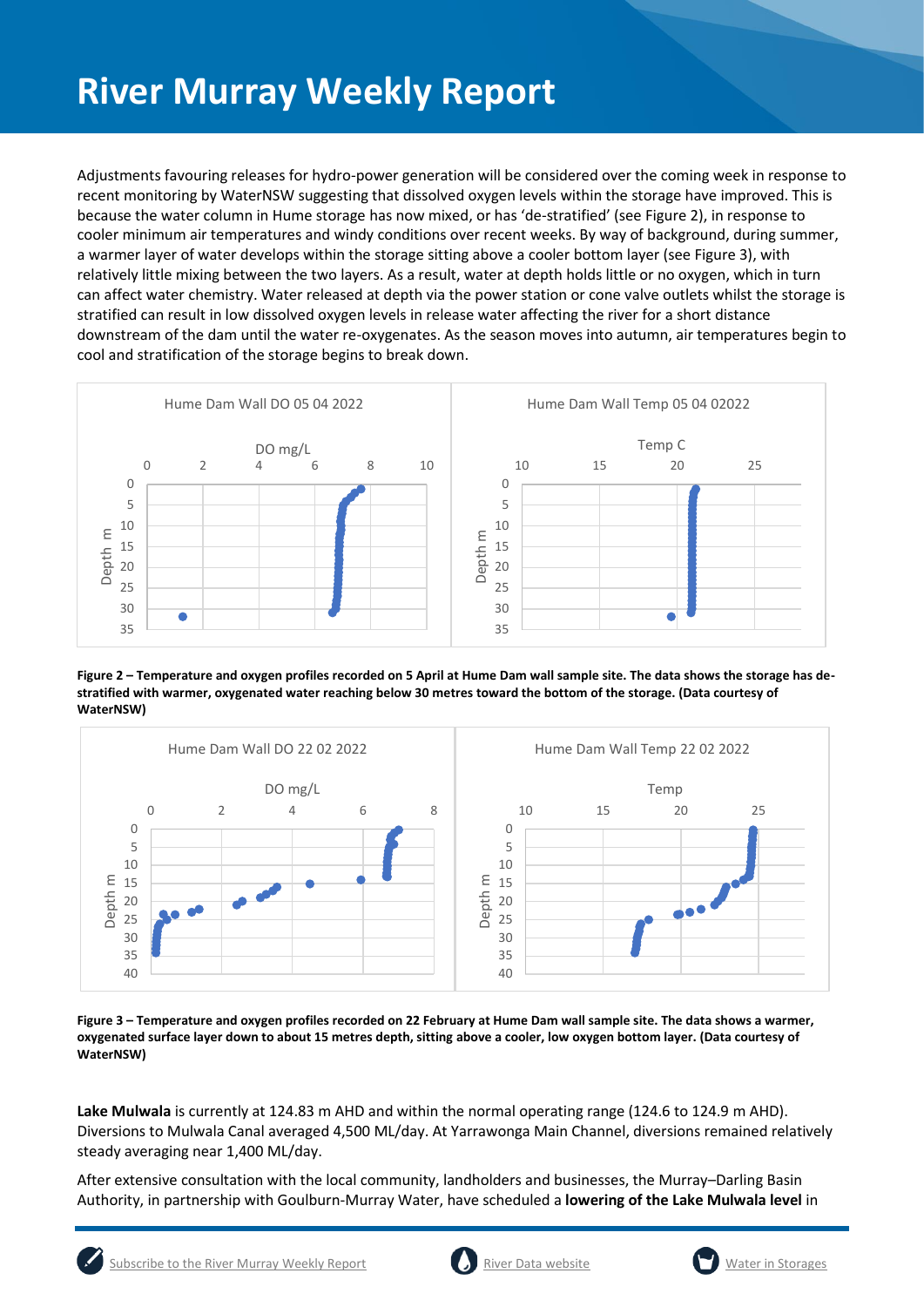early May to help reduce invasive waterweed. Lowering the lake provides the best means of controlling the highly invasive water weed *Egeria densa*, and is a practice that occurs every 3 to 5 years. More information will be available in future editions of the Weekly report and a media report can be [found here.](https://www.mdba.gov.au/news-media-events/newsroom/media-centre/joint-media-release-lake-mulwala-lowering-start-may-control)

Downstream of Yarrawonga Weir, the release is targeting around 7,500 ML/day. This is a relatively low flow rate compared with rates typically seen at this time of year during high allocation years. This autumn, high inflows from the Murrumbidgee and the lower Darling rivers are continuing to meet Murray system demands downstream of the junction with the Murrumbidgee. In response, to maximise water availability, operations are targeting a release downstream of Yarrawonga weir sufficient to meet system demands to the junction with the Murrumbidgee, including the minimum flow requirement at Swan Hill.

Flow through the **Kolety** (pronounced Kol-etch)/**Edward River** and **Gulpa Creek** offtakes have averaged around 1,350 ML/day and 250 ML/day respectively over the last week. Around 1,000 ML/day was also released from Edward Escape to the Kolety/Edward River to supply irrigation diversions to Wakool Canal. Over the coming two weeks, diversions into Yallakool and Colligen Creeks will increase to around 400 ML/day and 500 ML/day respectively when WaterNSW delivers flow pulses on behalf of environmental water holders to benefit native fish and riparian vegetation along the Wakool River and Yallakool, Colligen, and Niemur creeks.

The release downstream of **Stevens Weir** averaged 1,000 ML/day over the week. Further downstream, inflows from the Billabong Creek (measured at Darlot) continue well above the 50 ML/day end of system target and are currently 860 ML/day. This is in response to wet conditions in the Murrumbidgee catchment in early March (the Kolety/Edward River is connected to the Murrumbidgee River via the Yanco/Colombo/Billabong Creek system). These higher inflows to the Kolety/Edward River are expected to continue into April.

On the lower **Goulburn River**, the autumn fresh delivered by Goulburn-Murray Water on behalf of environmental water holders continues to recede. The flow measured a[t McCoys Bridge](https://riverdata.mdba.gov.au/mccoy-bridge) is currently 1,850 ML/day and is expected to gradually reduce to an autumn base flow of around 900 ML/day in the coming week. The recent higher flow rates targeted environmental outcomes in the lower Goulburn River and further downstream along the River Murray, including to entice golden and silver perch to move into the Goulburn River. For more information, see the Goulburn-Broken CMA [website.](https://www.gbcma.vic.gov.au/news_events/water-for-the-environment-to-give-fish-new-home-in-lower-goulburn-river.html) Information regarding opportunities for allocation trade between the Goulburn and Murray Valleys is available at the Victorian water register [website](http://waterregister.vic.gov.au/water-trading/allocation-trading) and the [Goulburn-Murray Water website.](https://www.g-mwater.com.au/water-resources/managing-water-storages)

At **Torrumbarry Weir** the pool is steady, targeting the full supply level. Th[e diversion](https://riverdata.mdba.gov.au/national-channel-ds-torrumbarry-headworks) to **National Channel** increased to around 3,000 ML/day. Releases from Torrumbarry Weir remained relatively steady for much of the week before reducing late in the week to around 4,800 ML/day. Releases are forecast to fall below 4,000 ML/day over the coming week.

Inflows from the **Murrumbidgee River**, measured a[t Balranald,](https://riverdata.mdba.gov.au/balranald-weir-downstream) averaged around 8,000 ML/day and are forecast to reduce over the coming week. The current higher flows are in response to releases from Murrumbidgee storages by WaterNSW to manage airspace following rain and higher inflows in March. Whilst releases from Murrumbidgee storages are currently regulated, rainfall forecast for the upper Murrumbidgee catchment over the coming week could see releases to manage airspace recommence.

At **Menindee Lakes**, the storage is currently at 1,789 GL (103% capacity). Upstream of Menindee Lakes, heavy rainfall over recent weeks in southern Queensland and northern NSW has resulted in higher flows across the Barwon Darling River system. WaterNSW is forecasting a further 500 - 800 GL inflow to the Menindee lakes system by the end of May. More information is available from the WaterNSW WaterInsight [website.](https://waterinsights.waternsw.com.au/12104-lower-darling-regulated-river/updates)

Releases to the lower Darling River (measured at Weir 32) remained around 6,000 ML/day over the past week. With further inflows to the Lakes, WaterNSW are forecasting releases at Weir 32 will be increased early next week to about 9,000 ML/day for approximately 2-3 weeks, before being gradually reduced back to the minimum flow target (assuming a drier outlook). Releases from Lake Cawndilla (part of Menindee Lakes) into the Great Darling Anabranch remained around 1,800 ML/day this week and will do so for the next six weeks, for the purposes of managing airspace in response to forecast inflows. Downstream on the lower Darling at Burtundy, the flow has fallen to around 6,300 ML/day.



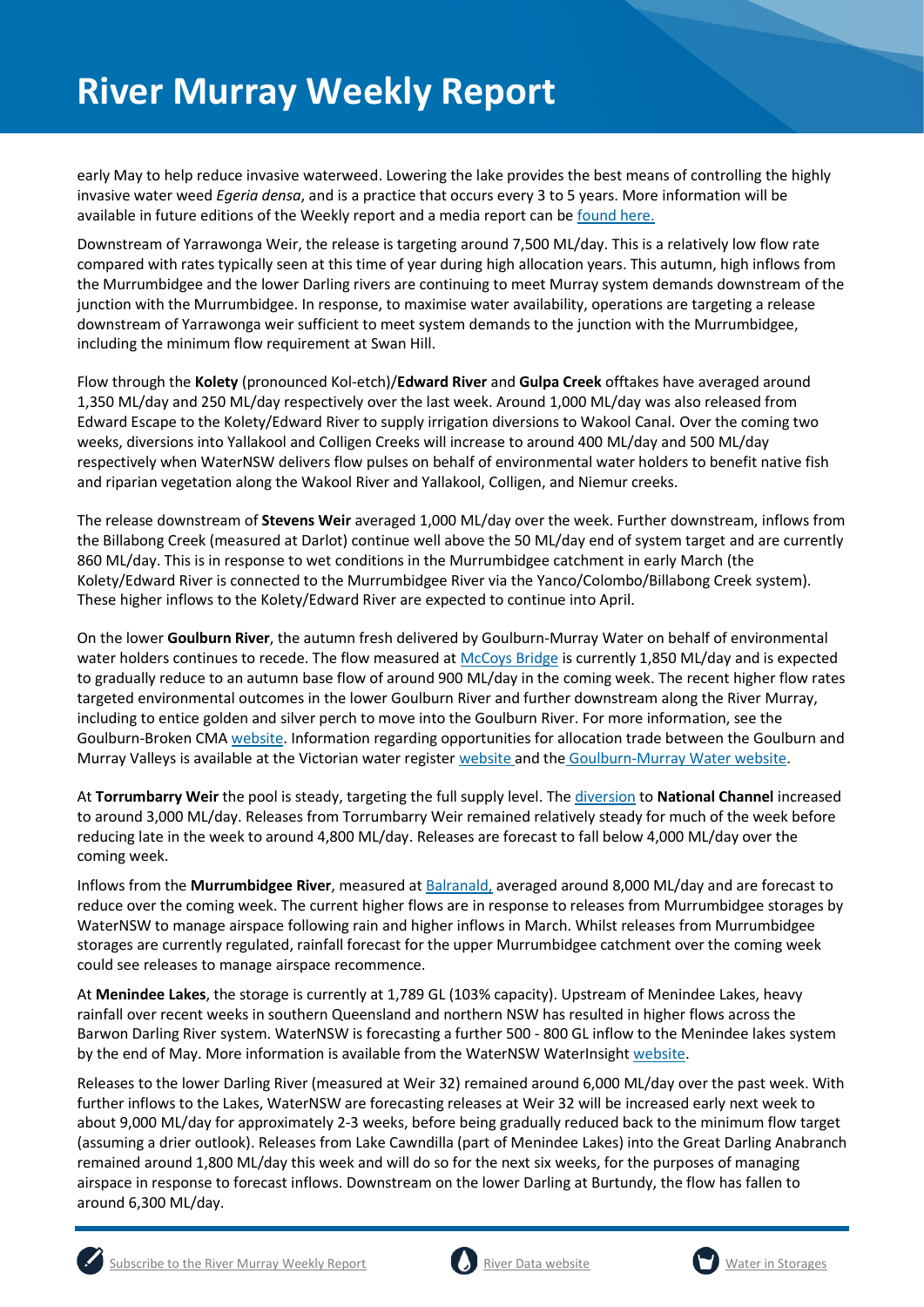The flow downstream of **Wentworth Weir** is currently 19,100 ML/day and expected to hold around this rate over the coming days before receding.

The [storage](https://riverdata.mdba.gov.au/lake-victoria) at **Tar-ru/Lake Victoria** reduced by 18 GL this week to 65%. Inflows and outflows from Tar-ru/Lake Victoria are being managed to operate the storage volume in accordance with the Lake Victoria Operating Strategy (LVOS) as specified in th[e Objectives and Outcomes for River Operations in the River Murray System.](https://www.mdba.gov.au/publications/mdba-reports/objectives-outcomes-river-operations-river-murray-system) The LVOS aims to stabilize the lake foreshore and protect cultural heritage sites by encouraging the growth of native vegetation. To help achieve this, operations aim to reduce the length of time the foreshore vegetation is inundated. The storage level will be managed to maximise water availability by the end of the current unregulated flow event.

The flow to **South Australia** averaged 19,500 ML/day this week. Additional Dilution Flow (ADF) to South Australia continues to be triggered. The current unregulated flows into South Australia mean that no additional releases from storage are needed to meet ADF at the current point in time. For information on ADF and the ADF triggers please refer t[o Objectives and Outcomes for River Operations in the River Murray System](https://www.mdba.gov.au/publications/mdba-reports/objectives-outcomes-river-operations-river-murray-system) (pages 79-80).

The **Lower Lakes** 5-day average water level is 0.6 m AHD. Barrage releases are continuing to pass unregulated flows to the Coorong and out to the Southern Ocean. For further information on barrage releases and South Australia's Entitlement flow, see the South Australian Department for Environment and Water Weekly [Department for](https://www.environment.sa.gov.au/news-hub/news/articles/2021/11/Daily-barrage-data)  [Environment and Water | Barrage flow data available at the click of a button.](https://www.environment.sa.gov.au/news-hub/news/articles/2021/11/Daily-barrage-data)

**For media inquiries contact the Media Officer on 02 6279 0141**

ANDREW KREMOR A/g Executive Director, River Management



.

**Australian Government** 







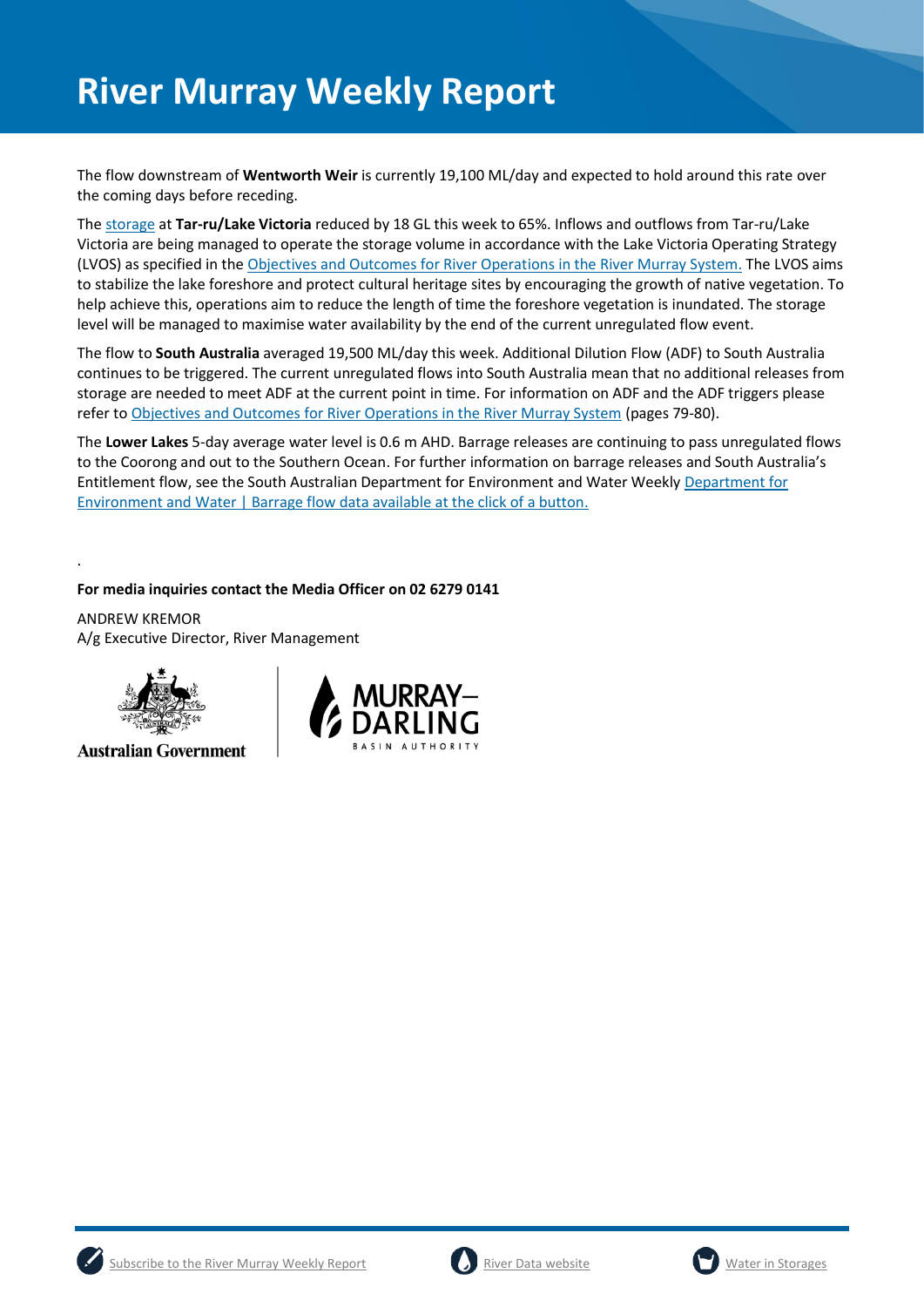## Water in Storage Week ending Week ending Wednesday 06 Apr 2022

| <b>MDBA Storages</b>             | Full<br>Supply<br>Level | Full<br>Supply<br>Volume | Current<br>Storage<br>Level | Current<br>Storage |      |            |          | Dead<br>Storage | Active<br>Storage | Change in Total<br>Storage for the<br>Week |
|----------------------------------|-------------------------|--------------------------|-----------------------------|--------------------|------|------------|----------|-----------------|-------------------|--------------------------------------------|
|                                  | $(m$ AHD)               | (GL)                     | (m AHD)                     | (GL)               | %    | (GL)       | (GL)     | (GL)            |                   |                                            |
| Dartmouth Reservoir              | 486.00                  | 3856                     | 481.94                      | 3595               | 93%  | 71         | 3524     | $+5$            |                   |                                            |
| Hume Reservoir                   | 192.00                  | 3 0 0 5                  | 190.02                      | 2622               | 87%  | 23         | 2 5 9 9  | -70             |                   |                                            |
| Lake Victoria                    | 27.00                   | 677                      | 24.96                       | 443                | 65%  | 100        | 343      | -18             |                   |                                            |
| Menindee Lakes                   |                         | 1 731*                   |                             | 789                | 103% | $(480 \#)$ | 1 309    | $-3$            |                   |                                            |
| <b>Total</b>                     |                         | 9 2 6 9                  |                             | 8449               | 91%  | $ -$       | 7 7 7 5  | -87             |                   |                                            |
| <b>Total Active MDBA Storage</b> |                         |                          |                             |                    |      |            | $90\%$ ^ |                 |                   |                                            |

### **Major State Storages**

| <b>Burriniuck Reservoir</b> | 026     | 909  | 89% |     | 906  | 10<br>-<br>╶╹ |
|-----------------------------|---------|------|-----|-----|------|---------------|
| <b>Blowering Reservoir</b>  | 631     | 549  | 95% | 24  | 525  | $+37$         |
| Eildon Reservoir            | 3 3 3 4 | 2613 | 78% | 100 | 2513 | -36           |

\* Menindee surcharge capacity – 2050 GL \*\* All Data is rounded to nearest GL \*\*

# NSW has sole access to water when the storage falls below 480 GL. MDBA regains access to water when the storage next reaches 640 GL. ^ % of total active MDBA storage

| <b>Snowy Mountains Scheme</b><br>Snowy diversions for week ending 05 Apr 2022 |                     |                    |                  |           |                 |  |
|-------------------------------------------------------------------------------|---------------------|--------------------|------------------|-----------|-----------------|--|
| <b>Storage</b>                                                                | Active Storage (GL) | Weekly Change (GL) | Diversion (GL)   | This Week | From 1 May 2021 |  |
| Lake Eucumbene - Total                                                        | 836                 | -14                | Snowy-Murray     | +8        | 591             |  |
| Snowy-Murray Component                                                        | 879                 | +6                 | Tooma-Tumut      | +3        | 312             |  |
| <b>Target Storage</b>                                                         | 1 340               |                    | Net Diversion    | 5         | 279             |  |
|                                                                               |                     |                    | Murray 1 Release | $+10$     | 955             |  |

## **Major Diversions from Murray and Lower Darling (GL) \***

| <b>New South Wales</b>      | This Week     | From 1 July 2021 | Victoria                        | This Week | From 1 July 2021 |
|-----------------------------|---------------|------------------|---------------------------------|-----------|------------------|
| Murray Irrig. Ltd (Net)     | 30.2          | 764              | Yarrawonga Main Channel (net)   | 9.8       | 172              |
| <b>Wakool Sys Allowance</b> | 2.9           | 21               | Torrumbarry System + Nyah (net) | 0.1       | 307              |
| Western Murray Irrigation   | $0.4^{\circ}$ | 24               | Sunraysia Pumped Districts      | 1.5       | 99               |
| Licensed Pumps              | 7.5           | 238              | Licensed pumps - GMW (Nyah+u/s) | 1.5       | 29               |
| Lower Darling               | 12.6          | 289              | Licensed pumps - LMW            | 9.1       | 414              |
| <b>TOTAL</b>                | 53.6          | 1336             | <b>TOTAL</b>                    | 22.3      | 1021             |

\* Figures are derived from actual and estimates where data is unavailable. Please note that not all data may have been available at the time of creating this report. \*\* All data above is rounded to nearest 100 ML for weekly data and nearest GL for cumulative data

| Flow to South Australia (GL)                             | Entitlement this month | $135.0*$ | (19 500 ML/day) |
|----------------------------------------------------------|------------------------|----------|-----------------|
| * Flow to SA will be greater than normal entitlement for | Flow this week         | 136.8    |                 |
| this month due to unregulated flows and delivery of      | Flow so far this month | 118.2    |                 |
| water for the environment.                               | Flow last month        | 649.4    |                 |

### **Salinity (EC) (microSiemens/cm at 25<sup>o</sup> C)**

|                         | Current | Average over the last week | Average since 1 August 2021 |
|-------------------------|---------|----------------------------|-----------------------------|
| Swan Hill               | 90      | 90                         | 80                          |
| Euston                  |         |                            |                             |
| <b>Red Cliffs</b>       | 140     | 140                        | 140                         |
| Merbein                 | 130     | 150                        | 150                         |
| Burtundy (Darling)      | 390     | 400                        | 350                         |
| Lock 9                  | 250     | 260                        | 190                         |
| Lake Victoria           | 220     | 210                        | 150                         |
| Berri                   | 260     | 260                        | 200                         |
| Waikerie                | 310     | 320                        | 220                         |
| Morgan                  | 360     | 350                        | 230                         |
| Mannum                  | 300     | 310                        | 240                         |
| Murray Bridge           | 320     | 320                        | 250                         |
| Milang (Lake Alex.)     | 350     | 360                        | 480                         |
| Poltalloch (Lake Alex.) | 320     | 320                        | 350                         |
| Meningie (Lake Alb.)    | 1410    | 1 3 9 0                    | 1440                        |
| Goolwa Barrages         | 420     | 410                        | 750                         |





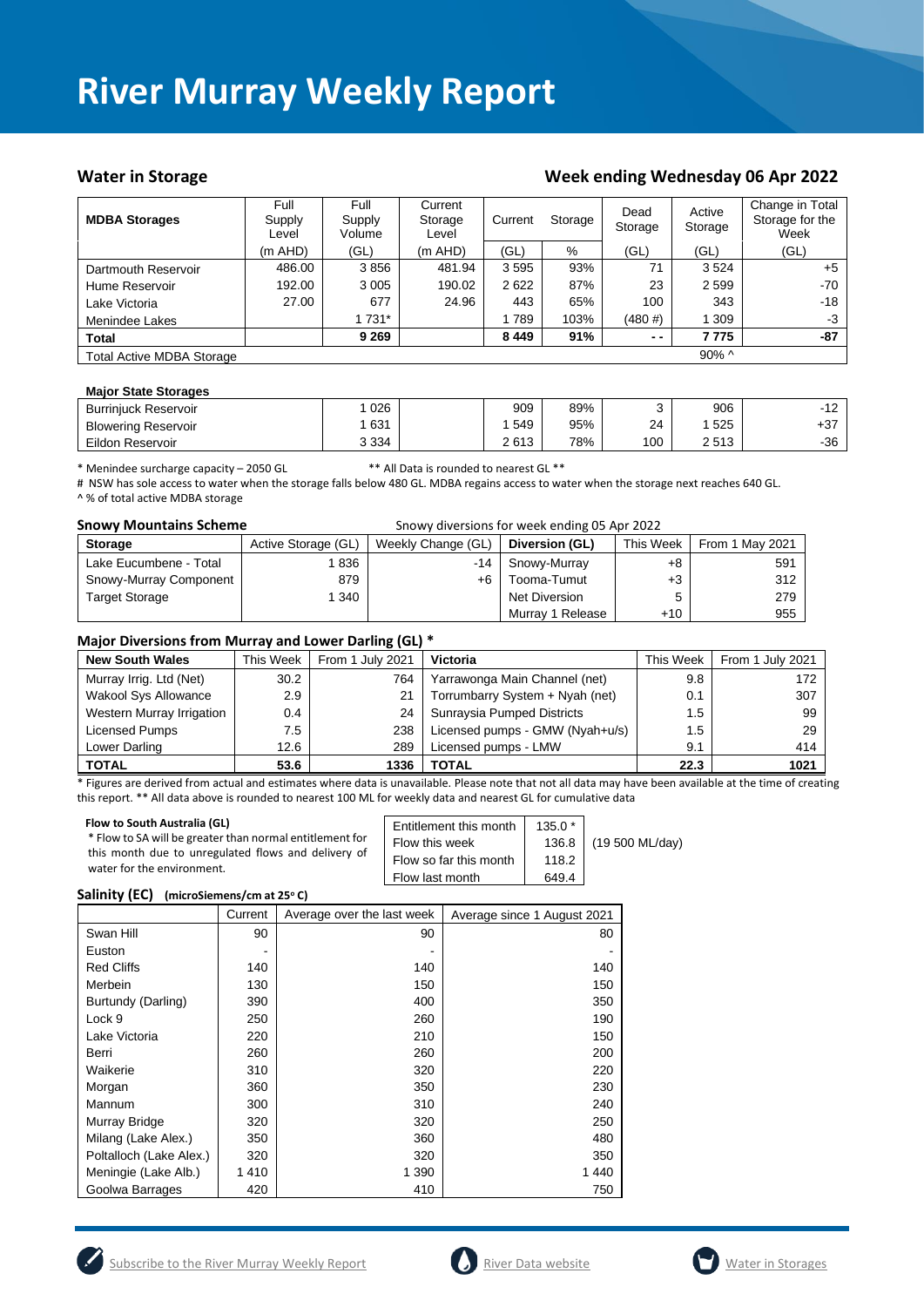

# **MURRAY-<br>DARLING**

## River Levels and Flows **River Levels and Flows Week ending Wednesday 06 Apr 2022**

| (m)<br>local<br>(m)<br>(m)<br>AHD)<br>(ML/day)<br>(ML/day)<br>(ML/day)<br><b>River Murray</b><br>F<br>1 560<br>3 3 1 0<br>2 1 8 0<br>Khancoban<br>5570<br>$\mathsf{R}$<br>3630<br>4 0 6 0<br>Jingellic<br>4.0<br>1.86<br>208.38<br>F<br>4.2<br>218.44<br>890<br>1 0 3 0<br>1 3 1 0<br>Tallandoon (Mitta Mitta River)<br>1.55<br>F<br>Heywoods<br>5.5<br>2.88<br>156.51<br>12 210<br>14 100<br>12 630<br>$\mathbb S$<br>5.5<br>151.28<br>14 390<br><b>Doctors Point</b><br>2.81<br>13720<br>14 890<br>4.3<br>1.82<br>149.26<br>Albury<br>F<br>4.6<br>2.72<br>128.74<br>14 110<br>13 570<br>Corowa<br>12 860<br>S<br>1.27<br>116.31<br>6.4<br>7 5 4 0<br>7 5 4 0<br>7 500<br>Yarrawonga Weir (d/s)<br>$\mathbf S$<br>6.4<br>1.92<br>105.76<br>8 0 9 0<br>8 1 2 0<br>8 1 8 0<br>Tocumwal<br>F<br>5 3 7 0<br>7.3<br>1.75<br>80.29<br>4760<br>7 3 9 0<br>Torrumbarry Weir (d/s)<br>F<br>6 170<br>Swan Hill<br>4.5<br>1.08<br>64.00<br>5 100<br>5860<br>F<br>8.8<br>3.02<br>52.14<br><b>Wakool Junction</b><br>8 2 2 0<br>8750<br>7 3 8 0<br>F<br>9.1<br>2.47<br>14 770<br>Euston Weir (d/s)<br>44.31<br>14 8 20<br>12 400<br>F<br>Mildura Weir (d/s)<br>14 4 10<br>13 540<br>10 670<br>F<br>17 000<br>Wentworth Weir (d/s)<br>7.3<br>3.79<br>28.55<br>19 120<br>18 550<br>${\sf R}$<br><b>Rufus Junction</b><br>5.21<br>19 090<br>22.14<br>19770<br>17 280<br>$\overline{\phantom{0}}$<br>R<br>16 210<br>1.20<br>16 910<br>15 900<br>Blanchetown (Lock 1 d/s)<br>$\overline{\phantom{a}}$<br><b>Tributaries</b><br>154.36<br>$\mathsf{R}$<br>430<br>Kiewa at Bandiana<br>2.8<br>1.13<br>680<br>520<br>R<br>11.9<br>8.02<br>145.70<br>660<br>580<br>Ovens at Wangaratta<br>660<br>F<br>Goulburn at McCoys Bridge<br>9.0<br>1.99<br>93.41<br>1850<br>2 500<br>4 0 3 0<br>F<br>Edward at Stevens Weir (d/s)<br>5.5<br>1.23<br>81.01<br>960<br>1 0 2 0<br>870<br>${\sf R}$<br><b>Edward at Liewah</b><br>1.94<br>57.32<br>1 2 3 0<br>1 1 4 0<br>1 0 7 0<br>F<br>Wakool at Stoney Crossing<br>1.45<br>54.94<br>540<br>560<br>580<br>F<br>Murrumbidgee at Balranald<br>5.0<br>5.39<br>61.35<br>7950<br>8 0 3 0<br>7770<br>Barwon at Mungindi<br>6.1<br>4.71<br>$\mathsf{R}$<br>3520<br>2 2 8 0<br>4 200<br>$\blacksquare$<br>R<br>Darling at Bourke<br>8.21<br>23 5 20<br>17 170<br>9.0<br>24 900<br>$\blacksquare$<br>F<br>Darling at Burtundy Rocks<br>3.41<br>6410<br>6 2 8 0<br>6790<br>$\blacksquare$ | Minor Flood<br>Stage | Gauge | Height | Flow | Trend | Average Flow this<br>Week | Average Flow last<br>Week |
|-------------------------------------------------------------------------------------------------------------------------------------------------------------------------------------------------------------------------------------------------------------------------------------------------------------------------------------------------------------------------------------------------------------------------------------------------------------------------------------------------------------------------------------------------------------------------------------------------------------------------------------------------------------------------------------------------------------------------------------------------------------------------------------------------------------------------------------------------------------------------------------------------------------------------------------------------------------------------------------------------------------------------------------------------------------------------------------------------------------------------------------------------------------------------------------------------------------------------------------------------------------------------------------------------------------------------------------------------------------------------------------------------------------------------------------------------------------------------------------------------------------------------------------------------------------------------------------------------------------------------------------------------------------------------------------------------------------------------------------------------------------------------------------------------------------------------------------------------------------------------------------------------------------------------------------------------------------------------------------------------------------------------------------------------------------------------------------------------------------------------------------------------------------------------------------------------------------------------------------------------------------------------------------------------------------------------------------------------------------------------------------------------|----------------------|-------|--------|------|-------|---------------------------|---------------------------|
|                                                                                                                                                                                                                                                                                                                                                                                                                                                                                                                                                                                                                                                                                                                                                                                                                                                                                                                                                                                                                                                                                                                                                                                                                                                                                                                                                                                                                                                                                                                                                                                                                                                                                                                                                                                                                                                                                                                                                                                                                                                                                                                                                                                                                                                                                                                                                                                                 |                      |       |        |      |       |                           |                           |
|                                                                                                                                                                                                                                                                                                                                                                                                                                                                                                                                                                                                                                                                                                                                                                                                                                                                                                                                                                                                                                                                                                                                                                                                                                                                                                                                                                                                                                                                                                                                                                                                                                                                                                                                                                                                                                                                                                                                                                                                                                                                                                                                                                                                                                                                                                                                                                                                 |                      |       |        |      |       |                           |                           |
|                                                                                                                                                                                                                                                                                                                                                                                                                                                                                                                                                                                                                                                                                                                                                                                                                                                                                                                                                                                                                                                                                                                                                                                                                                                                                                                                                                                                                                                                                                                                                                                                                                                                                                                                                                                                                                                                                                                                                                                                                                                                                                                                                                                                                                                                                                                                                                                                 |                      |       |        |      |       |                           |                           |
|                                                                                                                                                                                                                                                                                                                                                                                                                                                                                                                                                                                                                                                                                                                                                                                                                                                                                                                                                                                                                                                                                                                                                                                                                                                                                                                                                                                                                                                                                                                                                                                                                                                                                                                                                                                                                                                                                                                                                                                                                                                                                                                                                                                                                                                                                                                                                                                                 |                      |       |        |      |       |                           |                           |
|                                                                                                                                                                                                                                                                                                                                                                                                                                                                                                                                                                                                                                                                                                                                                                                                                                                                                                                                                                                                                                                                                                                                                                                                                                                                                                                                                                                                                                                                                                                                                                                                                                                                                                                                                                                                                                                                                                                                                                                                                                                                                                                                                                                                                                                                                                                                                                                                 |                      |       |        |      |       |                           |                           |
|                                                                                                                                                                                                                                                                                                                                                                                                                                                                                                                                                                                                                                                                                                                                                                                                                                                                                                                                                                                                                                                                                                                                                                                                                                                                                                                                                                                                                                                                                                                                                                                                                                                                                                                                                                                                                                                                                                                                                                                                                                                                                                                                                                                                                                                                                                                                                                                                 |                      |       |        |      |       |                           |                           |
|                                                                                                                                                                                                                                                                                                                                                                                                                                                                                                                                                                                                                                                                                                                                                                                                                                                                                                                                                                                                                                                                                                                                                                                                                                                                                                                                                                                                                                                                                                                                                                                                                                                                                                                                                                                                                                                                                                                                                                                                                                                                                                                                                                                                                                                                                                                                                                                                 |                      |       |        |      |       |                           |                           |
|                                                                                                                                                                                                                                                                                                                                                                                                                                                                                                                                                                                                                                                                                                                                                                                                                                                                                                                                                                                                                                                                                                                                                                                                                                                                                                                                                                                                                                                                                                                                                                                                                                                                                                                                                                                                                                                                                                                                                                                                                                                                                                                                                                                                                                                                                                                                                                                                 |                      |       |        |      |       |                           |                           |
|                                                                                                                                                                                                                                                                                                                                                                                                                                                                                                                                                                                                                                                                                                                                                                                                                                                                                                                                                                                                                                                                                                                                                                                                                                                                                                                                                                                                                                                                                                                                                                                                                                                                                                                                                                                                                                                                                                                                                                                                                                                                                                                                                                                                                                                                                                                                                                                                 |                      |       |        |      |       |                           |                           |
|                                                                                                                                                                                                                                                                                                                                                                                                                                                                                                                                                                                                                                                                                                                                                                                                                                                                                                                                                                                                                                                                                                                                                                                                                                                                                                                                                                                                                                                                                                                                                                                                                                                                                                                                                                                                                                                                                                                                                                                                                                                                                                                                                                                                                                                                                                                                                                                                 |                      |       |        |      |       |                           |                           |
|                                                                                                                                                                                                                                                                                                                                                                                                                                                                                                                                                                                                                                                                                                                                                                                                                                                                                                                                                                                                                                                                                                                                                                                                                                                                                                                                                                                                                                                                                                                                                                                                                                                                                                                                                                                                                                                                                                                                                                                                                                                                                                                                                                                                                                                                                                                                                                                                 |                      |       |        |      |       |                           |                           |
|                                                                                                                                                                                                                                                                                                                                                                                                                                                                                                                                                                                                                                                                                                                                                                                                                                                                                                                                                                                                                                                                                                                                                                                                                                                                                                                                                                                                                                                                                                                                                                                                                                                                                                                                                                                                                                                                                                                                                                                                                                                                                                                                                                                                                                                                                                                                                                                                 |                      |       |        |      |       |                           |                           |
|                                                                                                                                                                                                                                                                                                                                                                                                                                                                                                                                                                                                                                                                                                                                                                                                                                                                                                                                                                                                                                                                                                                                                                                                                                                                                                                                                                                                                                                                                                                                                                                                                                                                                                                                                                                                                                                                                                                                                                                                                                                                                                                                                                                                                                                                                                                                                                                                 |                      |       |        |      |       |                           |                           |
|                                                                                                                                                                                                                                                                                                                                                                                                                                                                                                                                                                                                                                                                                                                                                                                                                                                                                                                                                                                                                                                                                                                                                                                                                                                                                                                                                                                                                                                                                                                                                                                                                                                                                                                                                                                                                                                                                                                                                                                                                                                                                                                                                                                                                                                                                                                                                                                                 |                      |       |        |      |       |                           |                           |
|                                                                                                                                                                                                                                                                                                                                                                                                                                                                                                                                                                                                                                                                                                                                                                                                                                                                                                                                                                                                                                                                                                                                                                                                                                                                                                                                                                                                                                                                                                                                                                                                                                                                                                                                                                                                                                                                                                                                                                                                                                                                                                                                                                                                                                                                                                                                                                                                 |                      |       |        |      |       |                           |                           |
|                                                                                                                                                                                                                                                                                                                                                                                                                                                                                                                                                                                                                                                                                                                                                                                                                                                                                                                                                                                                                                                                                                                                                                                                                                                                                                                                                                                                                                                                                                                                                                                                                                                                                                                                                                                                                                                                                                                                                                                                                                                                                                                                                                                                                                                                                                                                                                                                 |                      |       |        |      |       |                           |                           |
|                                                                                                                                                                                                                                                                                                                                                                                                                                                                                                                                                                                                                                                                                                                                                                                                                                                                                                                                                                                                                                                                                                                                                                                                                                                                                                                                                                                                                                                                                                                                                                                                                                                                                                                                                                                                                                                                                                                                                                                                                                                                                                                                                                                                                                                                                                                                                                                                 |                      |       |        |      |       |                           |                           |
|                                                                                                                                                                                                                                                                                                                                                                                                                                                                                                                                                                                                                                                                                                                                                                                                                                                                                                                                                                                                                                                                                                                                                                                                                                                                                                                                                                                                                                                                                                                                                                                                                                                                                                                                                                                                                                                                                                                                                                                                                                                                                                                                                                                                                                                                                                                                                                                                 |                      |       |        |      |       |                           |                           |
|                                                                                                                                                                                                                                                                                                                                                                                                                                                                                                                                                                                                                                                                                                                                                                                                                                                                                                                                                                                                                                                                                                                                                                                                                                                                                                                                                                                                                                                                                                                                                                                                                                                                                                                                                                                                                                                                                                                                                                                                                                                                                                                                                                                                                                                                                                                                                                                                 |                      |       |        |      |       |                           |                           |
|                                                                                                                                                                                                                                                                                                                                                                                                                                                                                                                                                                                                                                                                                                                                                                                                                                                                                                                                                                                                                                                                                                                                                                                                                                                                                                                                                                                                                                                                                                                                                                                                                                                                                                                                                                                                                                                                                                                                                                                                                                                                                                                                                                                                                                                                                                                                                                                                 |                      |       |        |      |       |                           |                           |
|                                                                                                                                                                                                                                                                                                                                                                                                                                                                                                                                                                                                                                                                                                                                                                                                                                                                                                                                                                                                                                                                                                                                                                                                                                                                                                                                                                                                                                                                                                                                                                                                                                                                                                                                                                                                                                                                                                                                                                                                                                                                                                                                                                                                                                                                                                                                                                                                 |                      |       |        |      |       |                           |                           |
|                                                                                                                                                                                                                                                                                                                                                                                                                                                                                                                                                                                                                                                                                                                                                                                                                                                                                                                                                                                                                                                                                                                                                                                                                                                                                                                                                                                                                                                                                                                                                                                                                                                                                                                                                                                                                                                                                                                                                                                                                                                                                                                                                                                                                                                                                                                                                                                                 |                      |       |        |      |       |                           |                           |
|                                                                                                                                                                                                                                                                                                                                                                                                                                                                                                                                                                                                                                                                                                                                                                                                                                                                                                                                                                                                                                                                                                                                                                                                                                                                                                                                                                                                                                                                                                                                                                                                                                                                                                                                                                                                                                                                                                                                                                                                                                                                                                                                                                                                                                                                                                                                                                                                 |                      |       |        |      |       |                           |                           |
|                                                                                                                                                                                                                                                                                                                                                                                                                                                                                                                                                                                                                                                                                                                                                                                                                                                                                                                                                                                                                                                                                                                                                                                                                                                                                                                                                                                                                                                                                                                                                                                                                                                                                                                                                                                                                                                                                                                                                                                                                                                                                                                                                                                                                                                                                                                                                                                                 |                      |       |        |      |       |                           |                           |
|                                                                                                                                                                                                                                                                                                                                                                                                                                                                                                                                                                                                                                                                                                                                                                                                                                                                                                                                                                                                                                                                                                                                                                                                                                                                                                                                                                                                                                                                                                                                                                                                                                                                                                                                                                                                                                                                                                                                                                                                                                                                                                                                                                                                                                                                                                                                                                                                 |                      |       |        |      |       |                           |                           |
|                                                                                                                                                                                                                                                                                                                                                                                                                                                                                                                                                                                                                                                                                                                                                                                                                                                                                                                                                                                                                                                                                                                                                                                                                                                                                                                                                                                                                                                                                                                                                                                                                                                                                                                                                                                                                                                                                                                                                                                                                                                                                                                                                                                                                                                                                                                                                                                                 |                      |       |        |      |       |                           |                           |
|                                                                                                                                                                                                                                                                                                                                                                                                                                                                                                                                                                                                                                                                                                                                                                                                                                                                                                                                                                                                                                                                                                                                                                                                                                                                                                                                                                                                                                                                                                                                                                                                                                                                                                                                                                                                                                                                                                                                                                                                                                                                                                                                                                                                                                                                                                                                                                                                 |                      |       |        |      |       |                           |                           |
|                                                                                                                                                                                                                                                                                                                                                                                                                                                                                                                                                                                                                                                                                                                                                                                                                                                                                                                                                                                                                                                                                                                                                                                                                                                                                                                                                                                                                                                                                                                                                                                                                                                                                                                                                                                                                                                                                                                                                                                                                                                                                                                                                                                                                                                                                                                                                                                                 |                      |       |        |      |       |                           |                           |
|                                                                                                                                                                                                                                                                                                                                                                                                                                                                                                                                                                                                                                                                                                                                                                                                                                                                                                                                                                                                                                                                                                                                                                                                                                                                                                                                                                                                                                                                                                                                                                                                                                                                                                                                                                                                                                                                                                                                                                                                                                                                                                                                                                                                                                                                                                                                                                                                 |                      |       |        |      |       |                           |                           |
|                                                                                                                                                                                                                                                                                                                                                                                                                                                                                                                                                                                                                                                                                                                                                                                                                                                                                                                                                                                                                                                                                                                                                                                                                                                                                                                                                                                                                                                                                                                                                                                                                                                                                                                                                                                                                                                                                                                                                                                                                                                                                                                                                                                                                                                                                                                                                                                                 |                      |       |        |      |       |                           |                           |
|                                                                                                                                                                                                                                                                                                                                                                                                                                                                                                                                                                                                                                                                                                                                                                                                                                                                                                                                                                                                                                                                                                                                                                                                                                                                                                                                                                                                                                                                                                                                                                                                                                                                                                                                                                                                                                                                                                                                                                                                                                                                                                                                                                                                                                                                                                                                                                                                 |                      |       |        |      |       |                           |                           |

Natural Inflow to Hume 3 720

(i.e. Pre Dartmouth & Snowy Mountains scheme)

**Weirs and Locks** Pool levels above or below Full Supply Level (FSL)

| <b>Murray</b>      | FSL (m AHD) | u/s     | d/s     |                       | FSL (m AHD) | u/s     | d/s     |
|--------------------|-------------|---------|---------|-----------------------|-------------|---------|---------|
| Yarrawonga         | 124.90      | $-0.07$ |         | No. 7 Rufus River     | 22.10       | $+0.37$ | $+2.91$ |
| No. 26 Torrumbarry | 86.05       | $-0.00$ | $\sim$  | No. 6 Murtho          | 19.25       | $+0.05$ | $+1.00$ |
| No. 15 Euston      | 47.60       | $+0.02$ |         | No. 5 Renmark         | 16.30       | $+0.04$ | $+0.88$ |
| No. 11 Mildura     | 34.40       | $+0.05$ | $+0.48$ | No. 4 Bookpurnong     | 13.20       | $+0.07$ | $+1.73$ |
| No. 10 Wentworth   | 30.80       | $-0.02$ | $+1.15$ | No. 3 Overland Corner | 9.80        | $+0.07$ | $+1.01$ |
| No. 9 Kulnine      | 27.40       | $+0.08$ | $+0.72$ | No. 2 Waikerie        | 6.10        | $+0.06$ | $+1.03$ |
| No. 8 Wangumma     | 24.60       | $+0.11$ | $+1.23$ | No. 1 Blanchetown     | 3.20        | $+0.04$ | $+0.45$ |

## **Lower Lakes FSL = 0.75 m AHD**

Lake Alexandrina average level for the past 5 days (m AHD)  $\vert$  0.60

| <b>Barrages</b>       |              | <b>Fishways at Barrages</b> |            |           |                        |                        |                            |  |  |  |
|-----------------------|--------------|-----------------------------|------------|-----------|------------------------|------------------------|----------------------------|--|--|--|
|                       | Openings     | Level (m AHD)               | No. Open   | Rock Ramp | <b>Vertical Slot 1</b> | <b>Vertical Slot 2</b> | <b>Dual Vertical Slots</b> |  |  |  |
| Goolwa                | 128 openings | 0.60                        | ◠          |           | Open                   | Open                   |                            |  |  |  |
| Mundoo                | 26 openings  | 0.56                        |            |           | -                      |                        | Open                       |  |  |  |
| <b>Hunters Creek</b>  |              | $\blacksquare$              |            |           | Open                   |                        |                            |  |  |  |
| <b>Boundary Creek</b> | 6 openings   | -                           |            |           | Open                   |                        |                            |  |  |  |
| Ewe Island            | 111 gates    | $\blacksquare$              | All closed |           |                        |                        | Open                       |  |  |  |
| Tauwitchere           | 322 gates    | 0.56                        | 25         | Open      | Open                   | Open                   |                            |  |  |  |

AHD = Level relative to Australian Height Datum, i.e. height above sea level